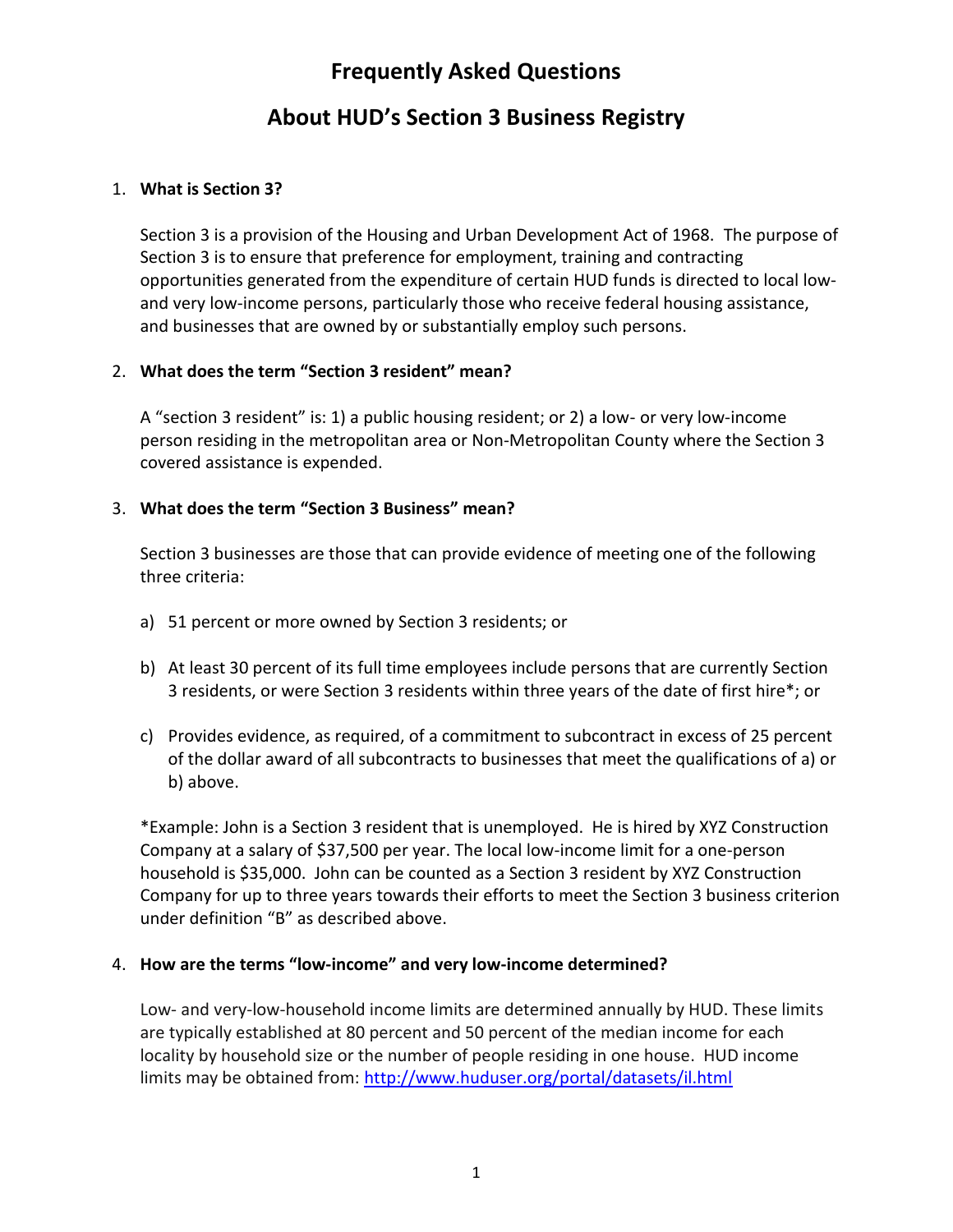#### 5. **What is HUD's Section 3 Business Registry?**

The Section 3 Business Registry is a registry of businesses that have self-certified their status as Section 3 Businesses. Businesses who self-certify that they meet one of the regulatory definitions of a Section 3 business will be included in a searchable online database. The database can be used by agencies that receive HUD funds, developers, contractors, and others to facilitate the award of covered construction and non-construction contracts to Section 3 businesses. Section 3 residents are also encouraged to use the registry to identify businesses that may have HUD-funded employment opportunities.

#### 6. **How does my firm submit a self-certification application if it meets the definition of a Section 3 Business?**

Businesses can submit an online application for inclusion in the Section 3 registry at: [www.hud.gov/Sec3Biz.](http://www.hud.gov/Sec3Biz)

#### 7. **When does a business certification expire?**

A certified business must recertify after 3 years.

#### 8. **Where do I find the database of businesses that have self-certified that they meet the definition of a Section 3 Business?**

To search the database for businesses please visit: [www.hud.gov/Sec3Biz.](http://www.hud.gov/Sec3Biz)

### 9. **What documentation is required from businesses that meet the definition of a Section 3 Business?**

For inclusion in the registry, businesses must submit the online application and are not initially required to submit any additional documentation to HUD. Additional documentation may be requested if HUD receives complaints alleging that any business in its registry has misrepresented their firm's status to the Department. Businesses may also be required to submit supporting documentation as evidence of their eligibility to recipients prior to the award of the HUD-funded contract.

#### 10. **What is a business license?**

A business license is a type of legal authorization to operate a business in a city, county, or state. A license may even be required on a federal level. Typically issued in document form, a business license gives a business owner the right to conduct entrepreneurial activities as set forth in the license application. In most cases, there is a fee charged to obtain a business license. Requirements for a business license vary by state and municipality. Please visit: <http://www.sba.gov/content/search-business-licenses-and-permits> to learn more about obtaining a business license.

### 11. **Has HUD verified the authenticity of businesses that have submitted self-certification applications and does HUD endorse the quality of services provided by such businesses?**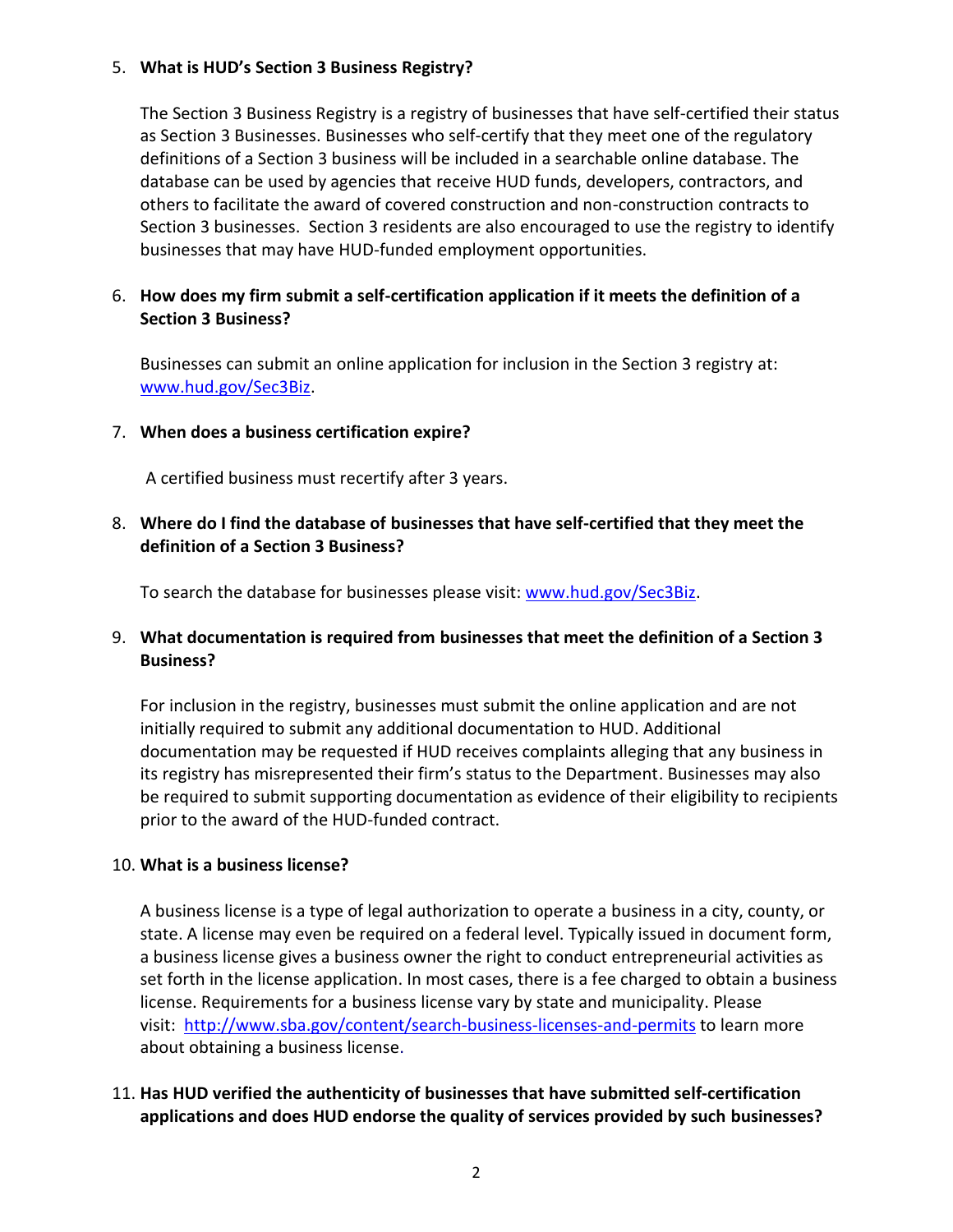While the Department maintains the Business Registry database, it has not verified the information submitted by the businesses and does not endorse the services they provide. Accordingly, it is recommended that users perform due diligence before awarding contracts to businesses that have self-certified their status as a Section 3 business.

The Department will periodically conduct random audits of the Section 3 businesses in its registry.

## 12. **Does being self-certified as a Section 3 Business mean that a firm is automatically entitled to HUD-funded contracts?**

A Section 3 business is not entitled to a contract simply by being listed in the HUD Section 3 Business Registry database. Section 3 businesses may need to demonstrate to the satisfaction of the recipient agency (i.e., Public Housing Authority, local government agency, developer, etc.) that they are a responsible bidder with the ability to perform successfully under the terms and conditions of prospective contracts.

The Section 3 regulation at 24 CFR Part 135.36 provides preference to Section 3 businesses that submit responsible bids for contracts and subcontracts, but does not guarantee the award of contracts.

## 13. **What if I believe that HUD has accepted the self-certification of a firm that does not meet the definition of a Section 3 Business?**

The Department strongly encourages anyone that believes that a firm in this registry does not meet the eligibility criteria of a Section 3 Business to notify the HUD Office of Inspector General at<http://www.hudoig.gov/report-fraud.>HUD's office of Inspector General is responsible for investigating claims of fraudulence. In such situations, the HUD Office of Inspector General may request documentation and additional information from the business to verify that they qualify for inclusion in the database. Businesses found to have misrepresented themselves will be removed from the database and penalized as appropriate by the HUD Office of Inspector General.

## 14. **What if my firm is listed on HUD's Section 3 Business Registry and I need to change or update my contact information?**

To change or update your contact information, submit a detailed request via email to: [Sec3biz@hud.gov.](mailto:Sec3biz@hud.gov)

### 15. **Will my business be contacted after it is listed on the Section 3 Business Registry?**

HUD grantees and their developers or contractors may contact your business with bid solicitations for contracts but they are not required to do so. Businesses should proactively